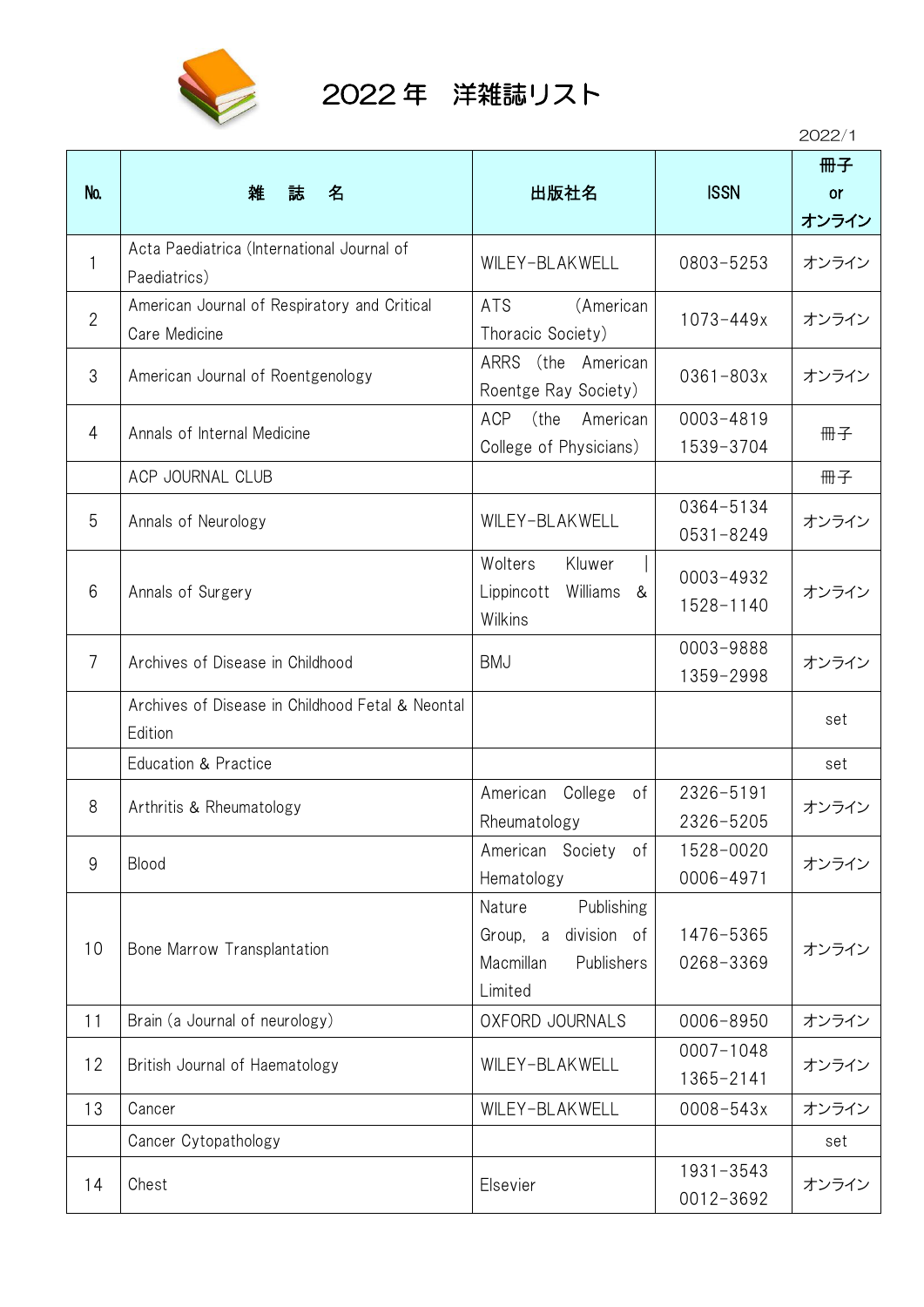|    |                                                    | Heart<br>American                   |               |       |
|----|----------------------------------------------------|-------------------------------------|---------------|-------|
| 15 |                                                    | Association                         |               |       |
|    | Circulation                                        | Wolters<br>Kluwer                   | 0009-7322     | オンライン |
|    |                                                    | Williams<br>Lippincott<br>&         |               |       |
|    |                                                    | Wilkins                             |               |       |
| 16 | <b>Clinical Infectious Diseases</b>                | University<br>Oxford                | 1058-4838     | オンライン |
|    |                                                    | Press                               |               |       |
|    |                                                    | Wolters<br>Kluwer                   | $0009 - 921x$ |       |
| 17 | Clinical Orthopaedics and Related Research         | Lippincott<br>Williams<br>&         | 1528-1132     | オンライン |
|    |                                                    | Wilkins                             |               |       |
|    |                                                    | Wolters<br>Kluwer                   | 0090-3493     |       |
| 18 | <b>Critical Care Medicine</b>                      | Lippincott<br>Williams &            | 1530-0293     | オンライン |
|    |                                                    | Wilkins                             |               |       |
| 19 | Endoscopy                                          | Thieme                              | 0013-726X     | オンライン |
|    |                                                    |                                     | 1438-8812     |       |
| 20 | European Journal of Cardio-Thoracic Surgery        | Oxford<br>University                | 1010-7940     | オンライン |
|    |                                                    | Press                               |               |       |
|    |                                                    | (American<br>AASLD                  |               |       |
| 21 | Hepatology                                         | Association                         | 0270-9139     | オンライン |
|    |                                                    | for The Study of Liver<br>Diseases) | 1527-3350     |       |
|    | Liver Transplantation                              |                                     |               | set   |
|    |                                                    |                                     | 0098-7484     |       |
| 22 | JAMA (Journal of American Medical Association)     | <b>JAMA</b>                         | 1538-3598     | オンライン |
|    |                                                    |                                     | 0003-9942     |       |
| 23 | JAMA Neurology (IE Archives of Neurology)          | JAMA                                | 1538-3687     | オンライン |
|    |                                                    | Wolters<br>Kluwer                   |               |       |
| 24 | Journal of Bone and Joint Surgery American         | Lippincott<br>Williams<br>&         | $0021 - 9355$ | オンライン |
|    | Volume                                             | Wilkins                             |               |       |
| 25 | Journal of Clinical Oncology (JCO Digital Library) | <b>ASCO</b>                         | 0732-183x     | オンライン |
|    |                                                    |                                     | 0266-7681     |       |
| 26 | Journal of Hand Surgery (European Volume)          | SAGE journals                       | 1532-2211     | オンライン |
|    | Journal of Neurology, Neurosurgery and             |                                     |               |       |
| 27 | Psychiatry                                         | <b>BMJ</b>                          | 0022-3050     | オンライン |
|    | Practical Neurology                                |                                     |               | set   |
|    | Journal of Neuro Interventional Surgery            |                                     |               | set   |
| 28 | Journal of Neurosurgery                            |                                     | 0022-3085     | オンライン |
|    |                                                    | AANS                                | 1933-0693     |       |
|    | Journal of Neurosurgery Spine                      |                                     |               | set   |
|    | Journal of Neurosurgery Pediatrics                 |                                     |               | set   |